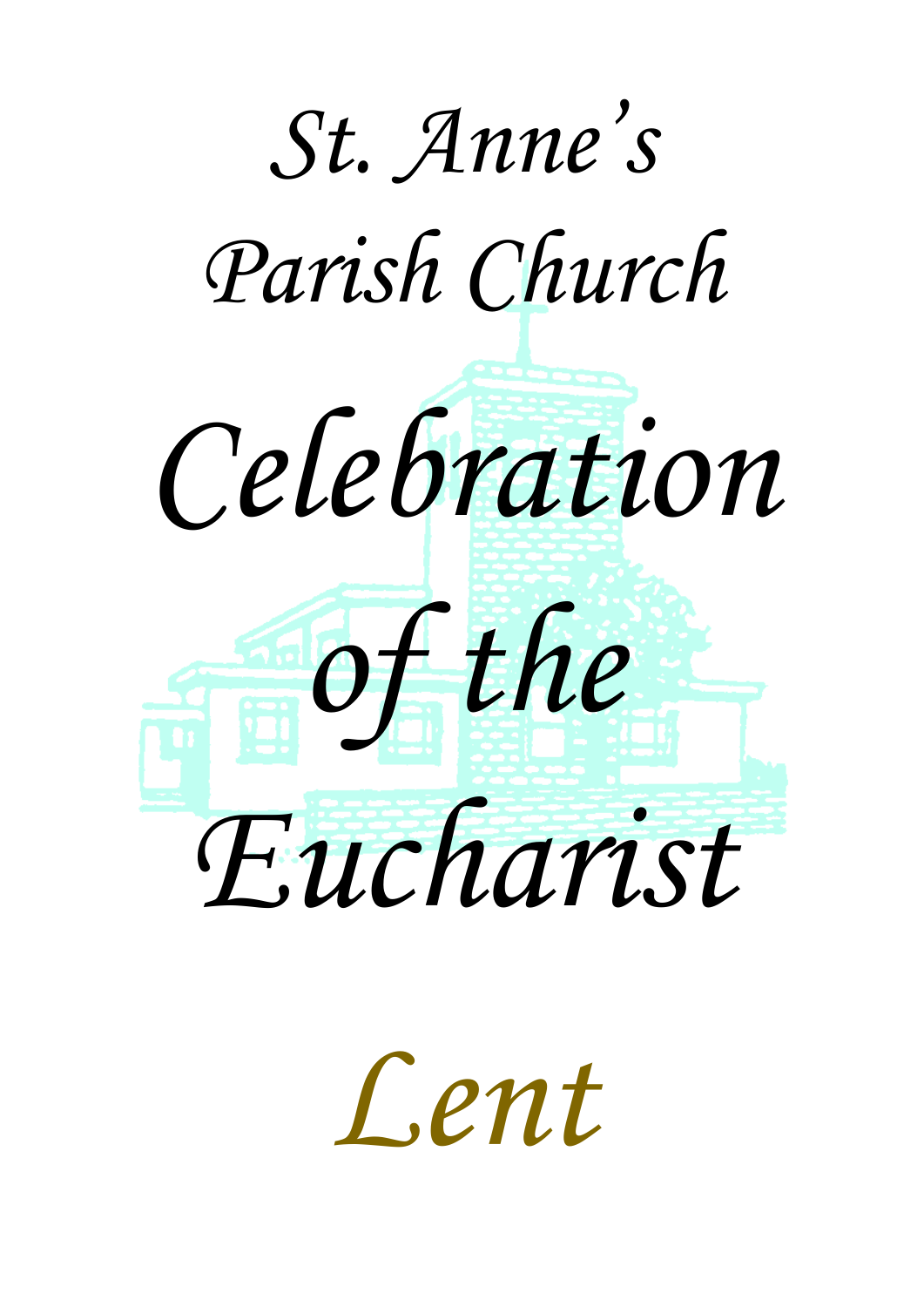### 2

## **The Gathering**

*Before the service begins the leader will introduce the service and ask for a moment of prayerful silence.* 

#### *Please note that bold type denotes responses said or sung by all.*

*Please stand when the opening hymn is announced at the entrance of the ministers.*

In the name of the Father, and of the Son, and of the Holy Spirit. **Amen.**

The Lord be with you. **And also with you.**

### *Prayer of Preparation*

**Almighty God, to whom all hearts are open, all desires known, and from whom no secrets are hidden: cleanse the thoughts of our hearts by the inspiration of your Holy Spirit, that we may perfectly love you, and worthily magnify your holy name; through Christ our Lord. Amen.**

### *Prayers of Penitence*

The sacrifice of God is a broken spirit a broken and contrite heart God will not despise Let us come to the Lord, who is full of compassion and acknowledge our transgressions in penitence and faith.

### *Pause for silent reflection*

**Lord God we have sinned against you; we have done evil in your sight. We are sorry and repent. Have mercy on us according to your love.**

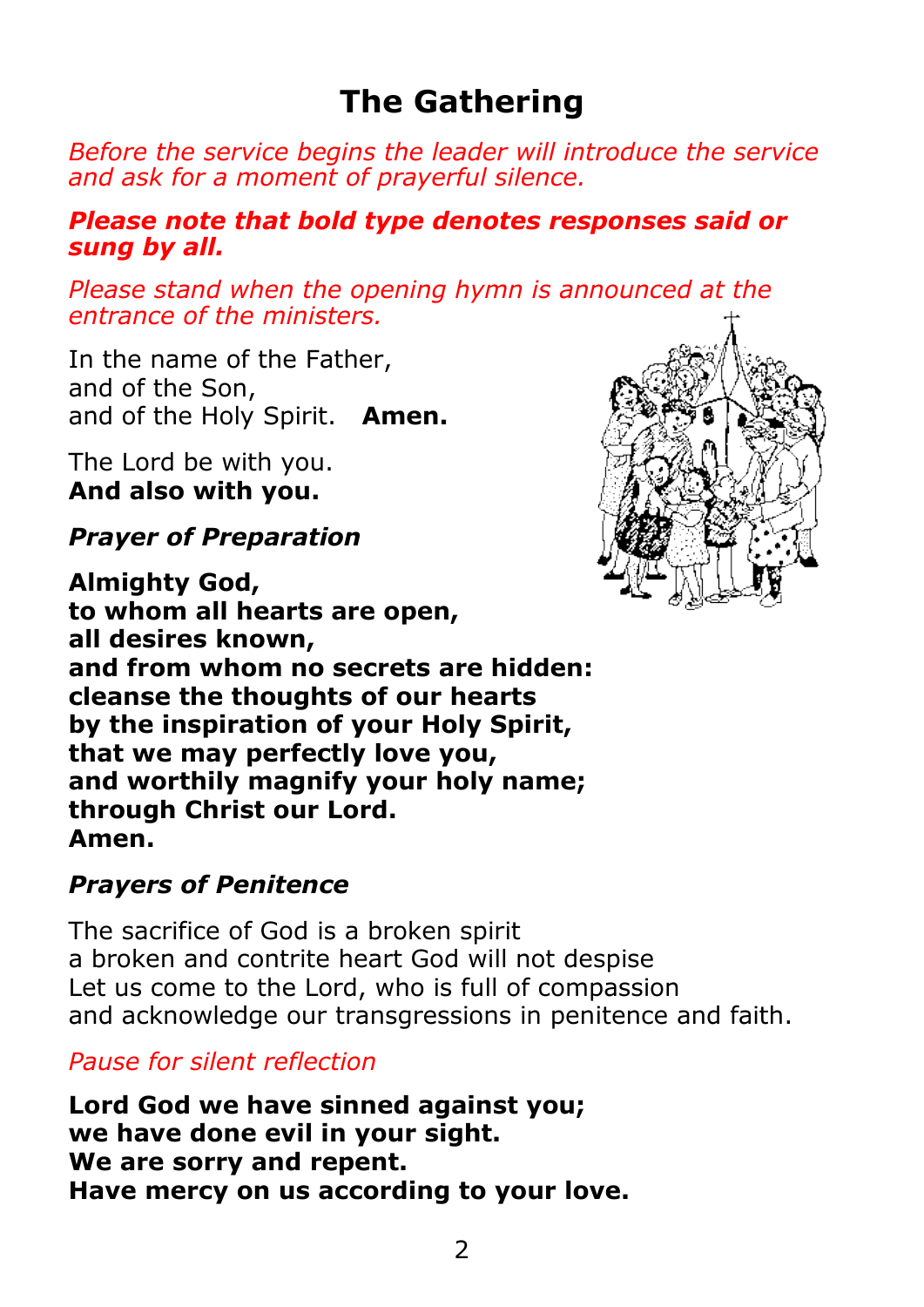**Wash away our wrongdoing and cleanse us from our sin. Renew a right spirit within us and restore us to the joy of your salvation, through Jesus Christ our Lord. Amen.**

### *Absolution*

Almighty God, who forgives all who truly repent, have mercy upon you, pardon and deliver you from all your sins, confirm and strengthen you in all goodness, and keep you in life eternal; through Jesus Christ our Lord.

### **Amen.**

*The president introduces a short period of silent prayer with the words 'Let us pray'.*

Lord, have mercy. **Lord, have mercy.** Christ, have mercy. **Christ, have mercy.** Lord, have mercy. **Lord, have mercy.**

*If sung:*

**Lord have mercy X 3 Christ have mercy X 3** Lord have mercy X 3

*The Collect of the day is said, and all respond*

**Amen.** 

*Please sit*

# **The Liturgy of the Word**

*Either one or two readings from Scripture precede the Gospel reading.*

*At the end of each the reader will say*

This is the word of the Lord. **Thanks be to God.**

*A hymn heralds the proclamation of the Gospel.*

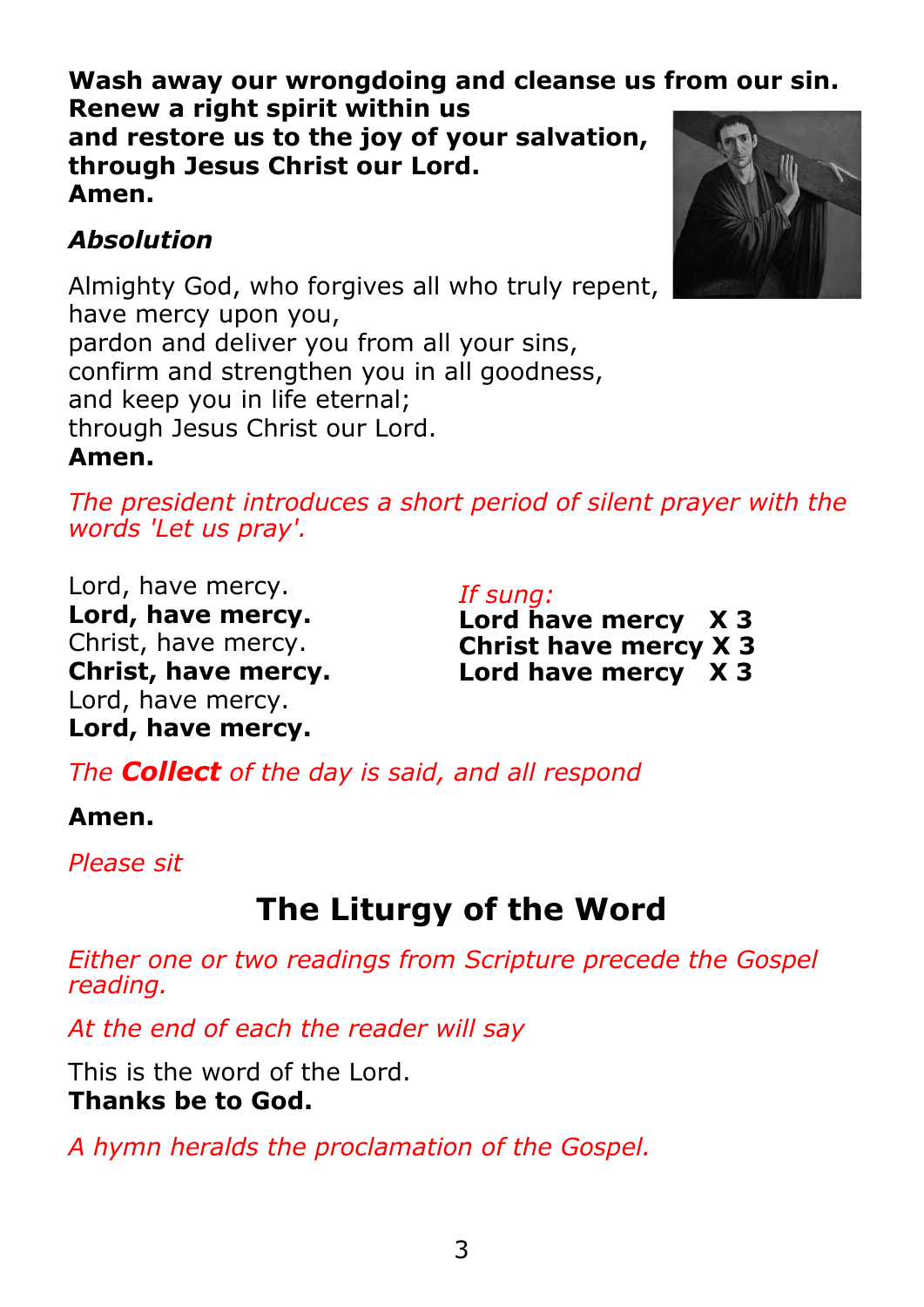*When the Gospel is announced the reader says*



Hear the Gospel of our Lord Jesus Christ according to *N.* **Glory to you, O Lord.**

*At the end*

This is the Gospel of the Lord. **Praise to you, O Christ.**

*Please sit*

### **Sermon**

*A hymn is sung after the sermon, for which we remain seated.*

### *Please stand*

*The Creed*

**We believe in one God, the Father, the Almighty, maker of heaven and earth, of all that is, seen and unseen.**

**We believe in one Lord, Jesus Christ, the only Son of God, eternally begotten of the Father, God from God, Light from Light, true God from true God, begotten, not made, of one Being with the Father; through him all things were made.**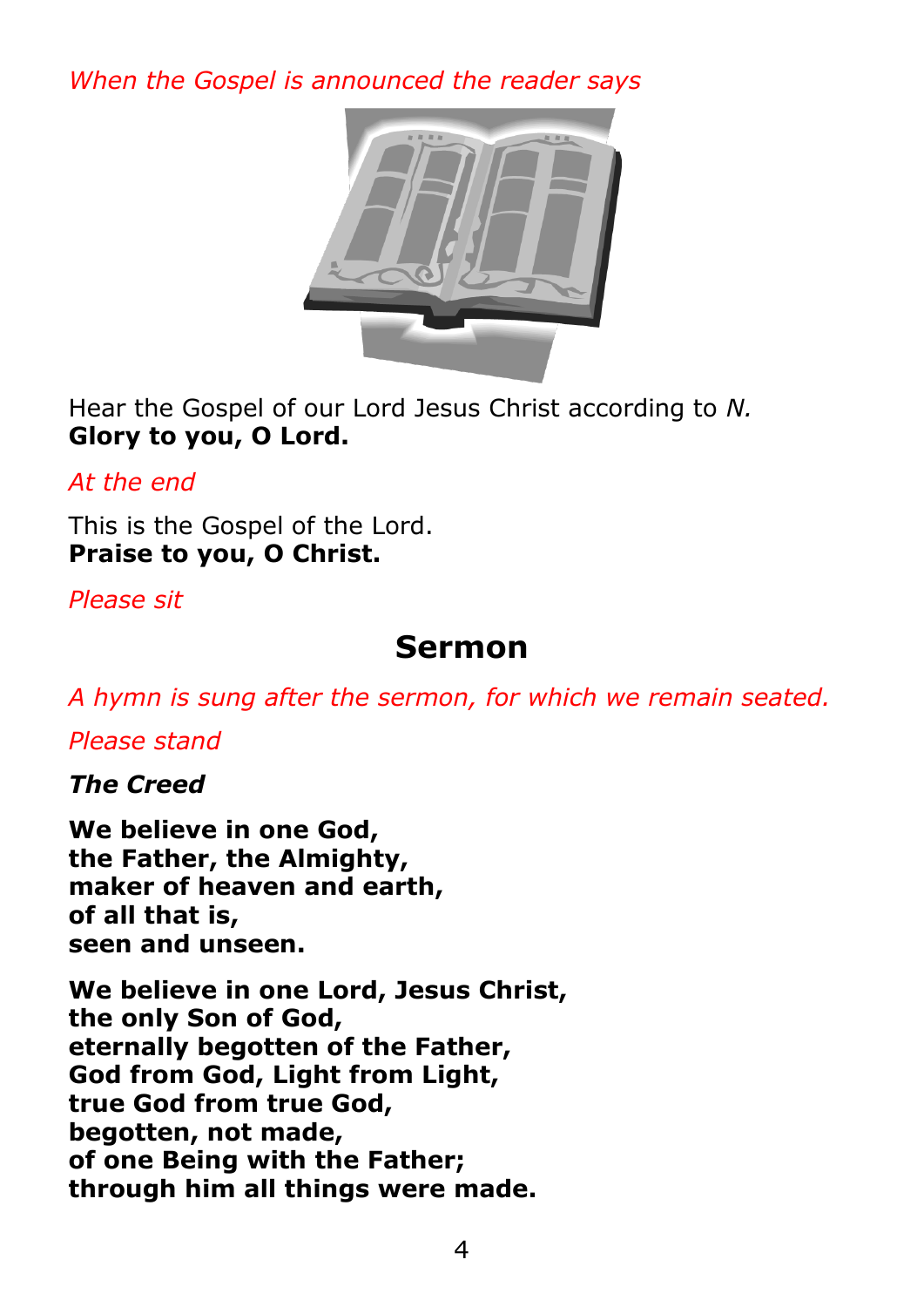**For us and for our salvation he came down from heaven, was incarnate from the Holy Spirit and the Virgin Mary and was made man. For our sake he was crucified under Pontius Pilate; he suffered death and was buried. On the third day he rose again in accordance with the Scriptures; he ascended into heaven and is seated at the right hand of the Father. He will come again in glory to judge the living and the dead, and his kingdom will have no end.**

**We believe in the Holy Spirit, the Lord, the giver of life, who proceeds from the Father and the Son, who with the Father and the Son is worshipped and glorified who has spoken through the prophets. We believe in one holy catholic and apostolic Church. We acknowledge one baptism for the forgiveness of sins. We look for the resurrection of the dead, and the life of the world to come. Amen.**

Let us pray

*Please sit or kneel*

*A member of the congregation now leads us in intercessory prayer, each prayer may have a response determined by the leader or;*

Lord in your mercy **Hear our prayer.**

*Or*

Lord hear us **Lord, graciously hear us.**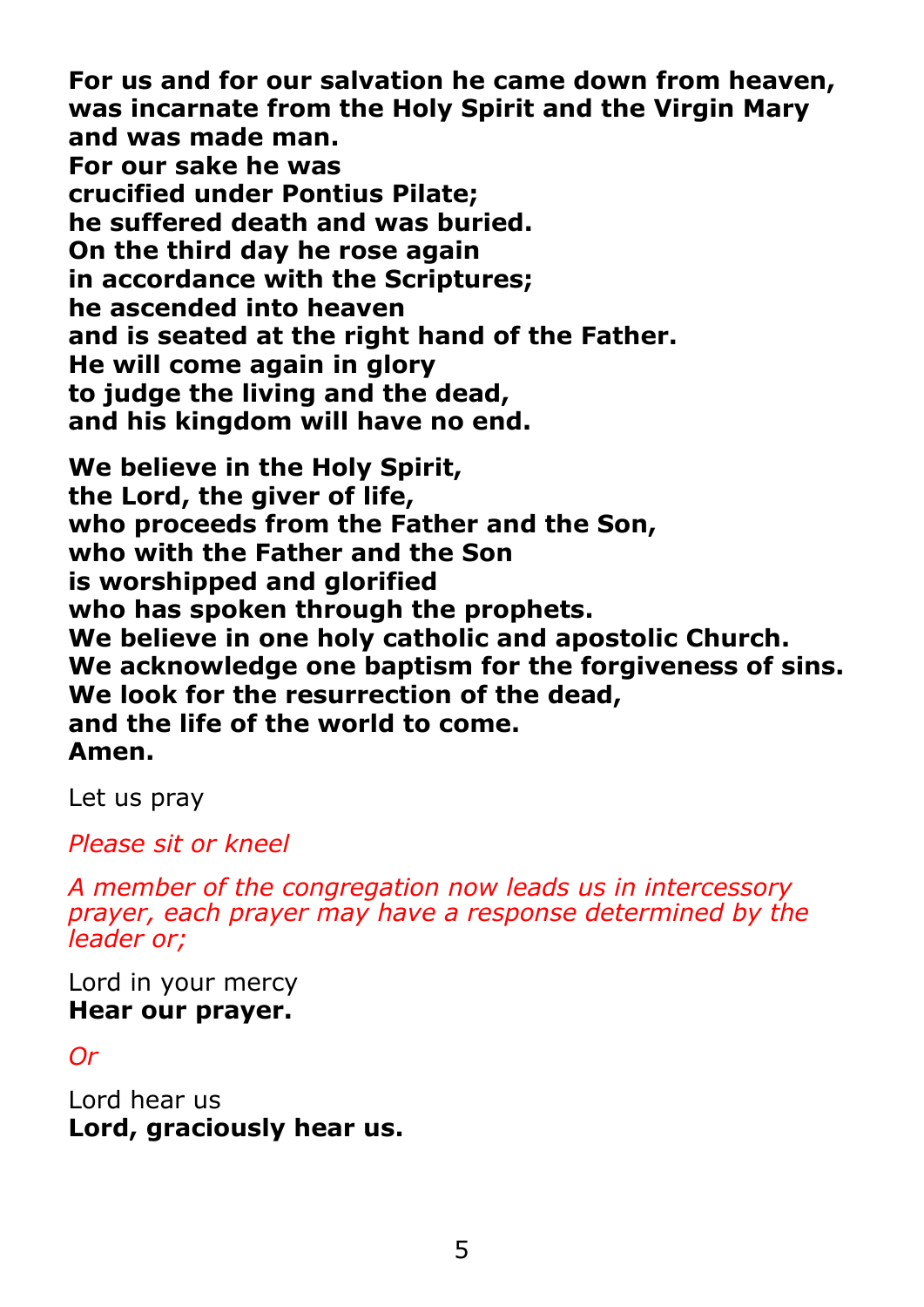*The prayers conclude with*

Merciful Father, **accept these prayers for the sake of your Son, our Saviour Jesus Christ. Amen.**



# **Sign of Peace**

*All stand*

*The celebrant will offer a sentence appropriate to the Season* 

*Followed by;*

The peace of the Lord be always with you **And also with you.**

*The leader invites us to witness to peace by saying*

Let us offer each other the sign of peace.

*All are invited to greet and shake hands with their neighbour.*



**The Liturgy of the Eucharist**

*A hymn will be sung as the gifts of bread and wine and the peoples offering are brought to the Table.*

*A little water is added to the wine as the celebrant says quietly*

By the mystery of this water and wine may we come to share in the Divinity of Christ who humbled himself to share in our humanity.

*The celebrant offers the gifts*

Blessed are you, Lord God of all creation: through your goodness we have this bread to set before you,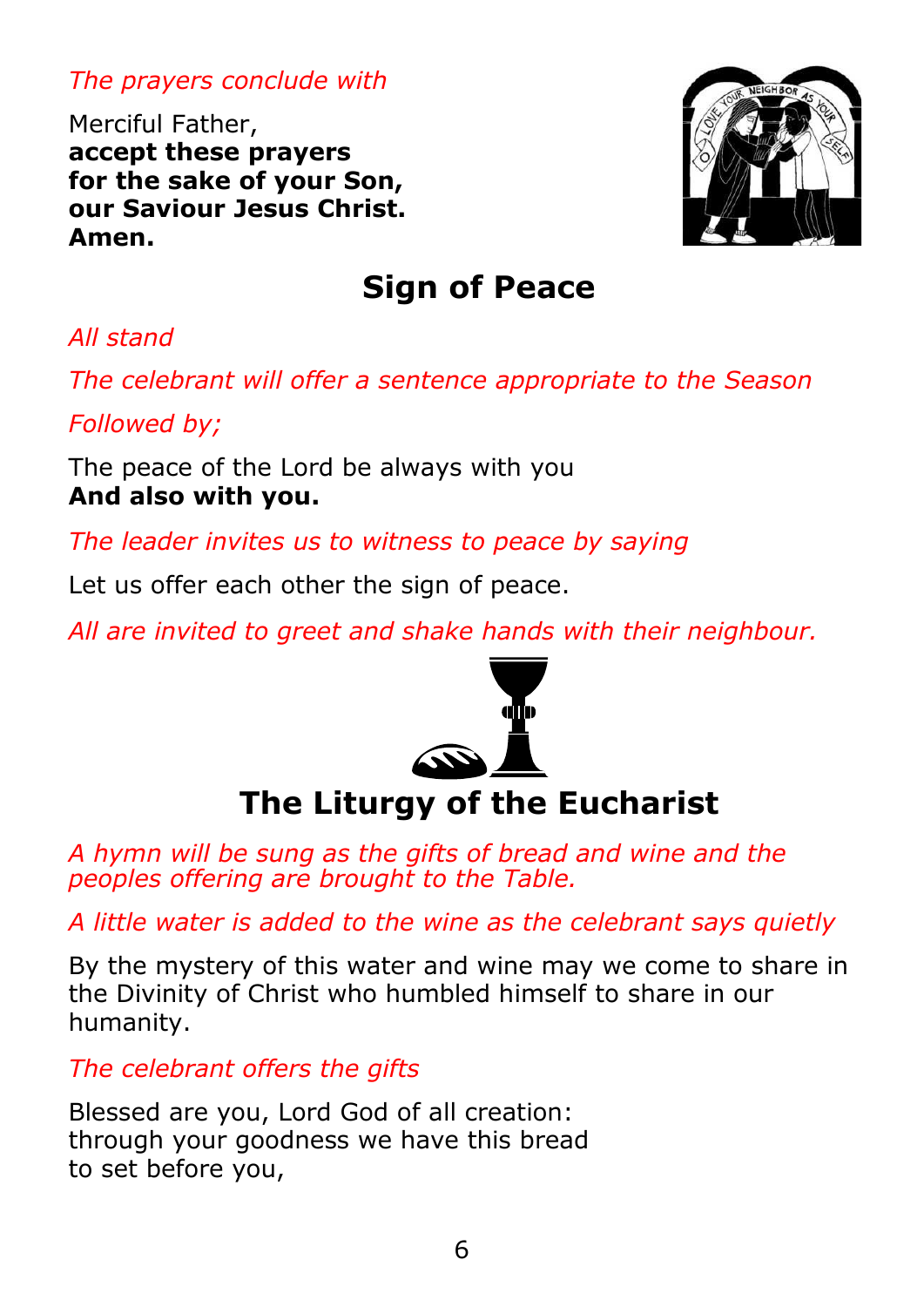which earth has given and human hands have made. It will become for us the bread of life.

### **Blessed be God for ever.**

Blessed are you, Lord God of all creation: through your goodness we have this wine to set before you, fruit of the vine and work of human hands. It will become for us the cup of salvation. **Blessed be God for ever.**

### *The celebrant washes his/her hands saying quietly;*

Lord we ask you to receive us and be pleased with the sacrifice we offer you with humble and contrite hearts. Lord wash away our iniquities and cleanse us from our sins.

### *Then*

**Yours, Lord, is the greatness, the power, the glory, the splendour, and the majesty; for everything in heaven and on earth is yours. All things come from you and of your own do we give you. Amen.**

## **Eucharistic Prayer A**

The Lord is here. **His Spirit is with us.**

Lift up your hearts. **We lift them to the Lord.**

Let us give thanks to the Lord our God. **It is right to give thanks and praise.**

*The appropriate preface will be said.*

**Holy, holy, holy Lord, God of power and might, heaven and earth are full of your glory. Hosanna in the highest. Blessed is he who comes in the name of the Lord. Hosanna in the highest.**

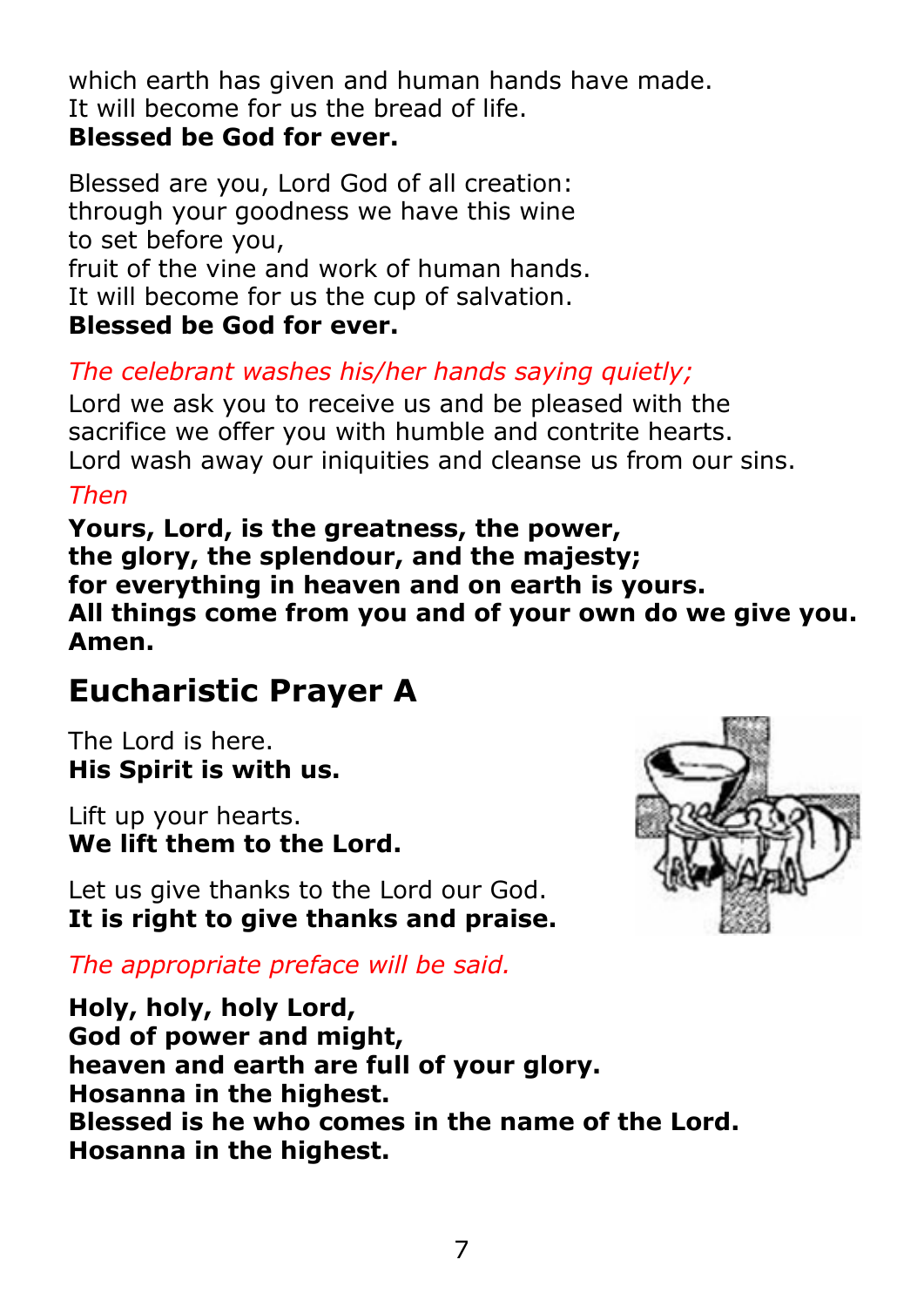### *Please sit or kneel*

Accept our praises, heavenly Father, through your Son our Saviour Jesus Christ, and as we follow his example and obey his command, grant that by the power of your Holy Spirit, these gifts of bread and wine may be to us his body and his blood;

who, in the same night that he was betrayed, took bread and gave you thanks; he broke it and gave it to his disciples, saying: Take, eat; this is my body which is given for you; do this in remembrance of me. In the same way, after supper he took the cup and gave you thanks; he gave it to them, saying: Drink this, all of you; this is my blood of the new covenant, which is shed for you and for many for the forgiveness of sins. Do this, as often as you drink it, in remembrance of me.

Therefore, heavenly Father, we remember his offering of himself made once for all upon the cross; we proclaim his mighty resurrection and glorious ascension; we look for the coming of your kingdom, and with this bread and this cup we make the memorial of Christ your Son our Lord.

Great is the mystery of faith **Christ has died: Christ is risen: Christ will come again**.

Accept through him, our great high priest, this our sacrifice of thanks and praise, and as we eat and drink these holy gifts in the presence of your divine majesty, renew us by your Spirit, inspire us with your love and unite us in the body of your Son,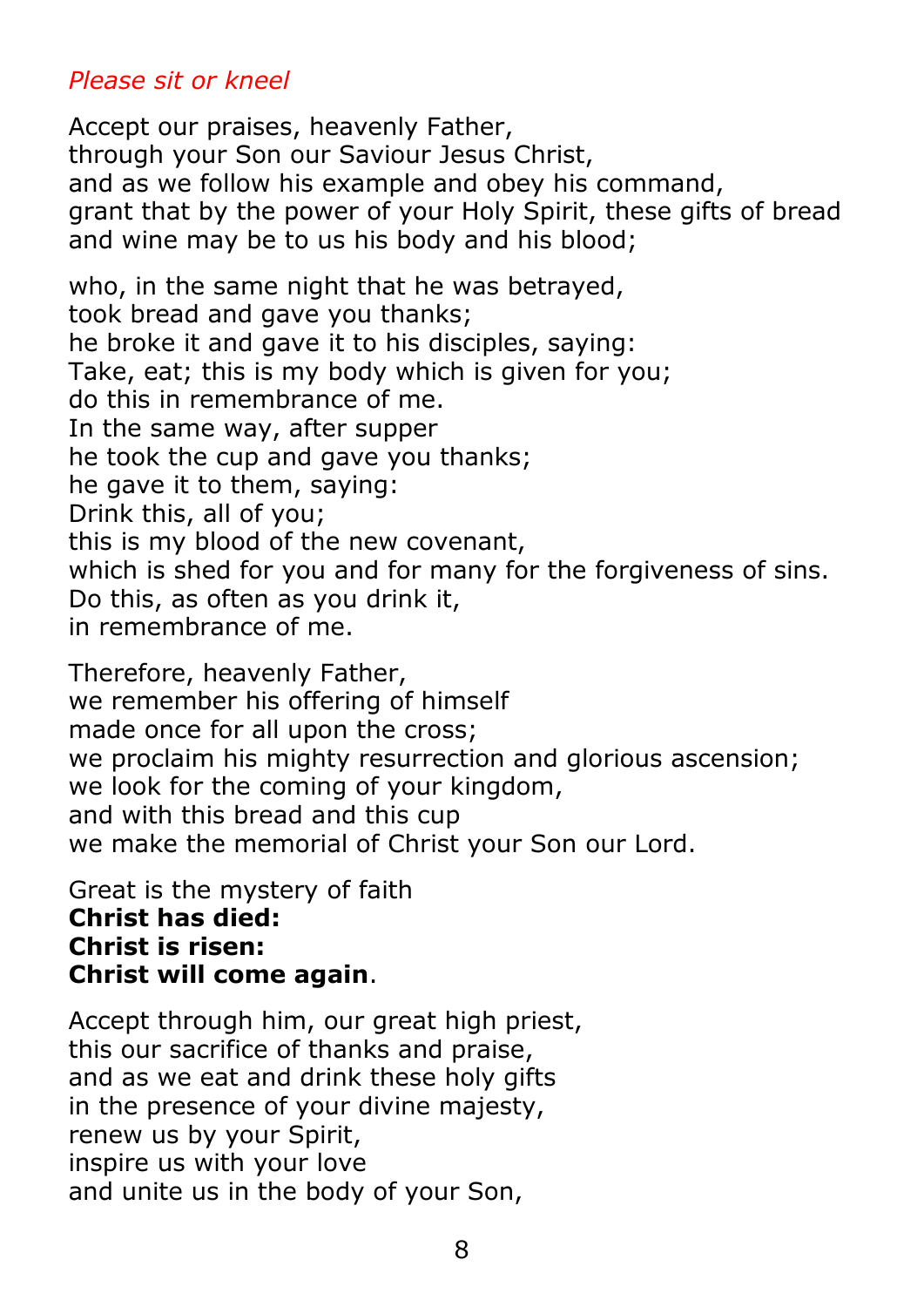Jesus Christ our Lord.

Through him, and with him, and in him, in the unity of the Holy Spirit, with all who stand before you in earth and heaven, we worship you, Father almighty, in songs of everlasting praise:

### **Blessing and honour and glory and power be yours for ever and ever. Amen.**



### **Communion Rite**

As our Saviour taught us, so we pray **Our Father, who art in heaven, hallowed be thy name; thy kingdom come; thy will be done; on earth as it is in heaven. Give us this day our daily bread. And forgive us our trespasses, as we forgive those who trespass against us. And lead us not into temptation; but deliver us from evil. For thine is the kingdom, the power and the glory, for ever and ever. Amen.**

*The celebrant breaks the consecrated bread.*

Every time we eat this bread and drink this cup, **we proclaim the Lord's death until he comes.**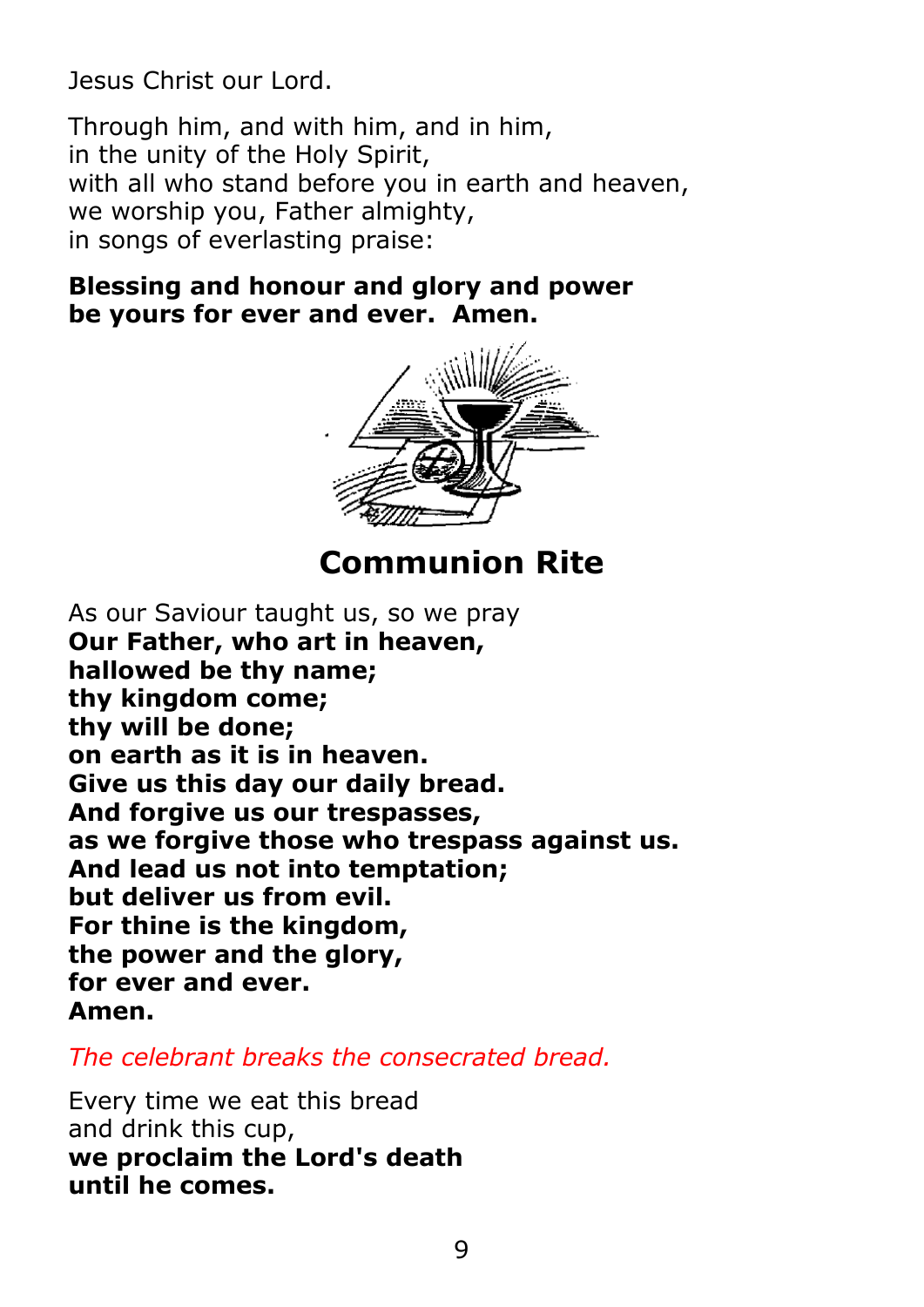Lamb of God, **you take away the sin of the world, have mercy on us.**

**Lamb of God, you take away the sin of the world, have mercy on us.**

**Lamb of God, you take away the sin of the world, grant us your peace.**

Jesus is the Lamb of God who takes away the sin of the world. Blessed are those who are called to his supper.

**Lord, I am not worthy to receive you, but only say the word, and I shall be healed.**

*The celebrant and people receive communion.* 

*Visitors: If you normally receive communion in your own church then you are welcome to receive the sacrament here. If you would prefer to receive a blessing. Please keep your hands below the altar rail.*

*After all have received communion the Post Communion prayer is said. Then;*

**Father of all, we give you thanks and praise, that when we were still far off you met us in your Son and brought us home. Dying and living, he declared your love, gave us grace, and opened the gate of glory. May we who share Christ's body live his risen life; we who drink his cup bring life to others; we whom the Spirit lights give light to the world. Keep us firm in the hope you have set before us, so we and all your children shall be free, and the whole earth live to praise your name; through Christ our Lord. Amen.**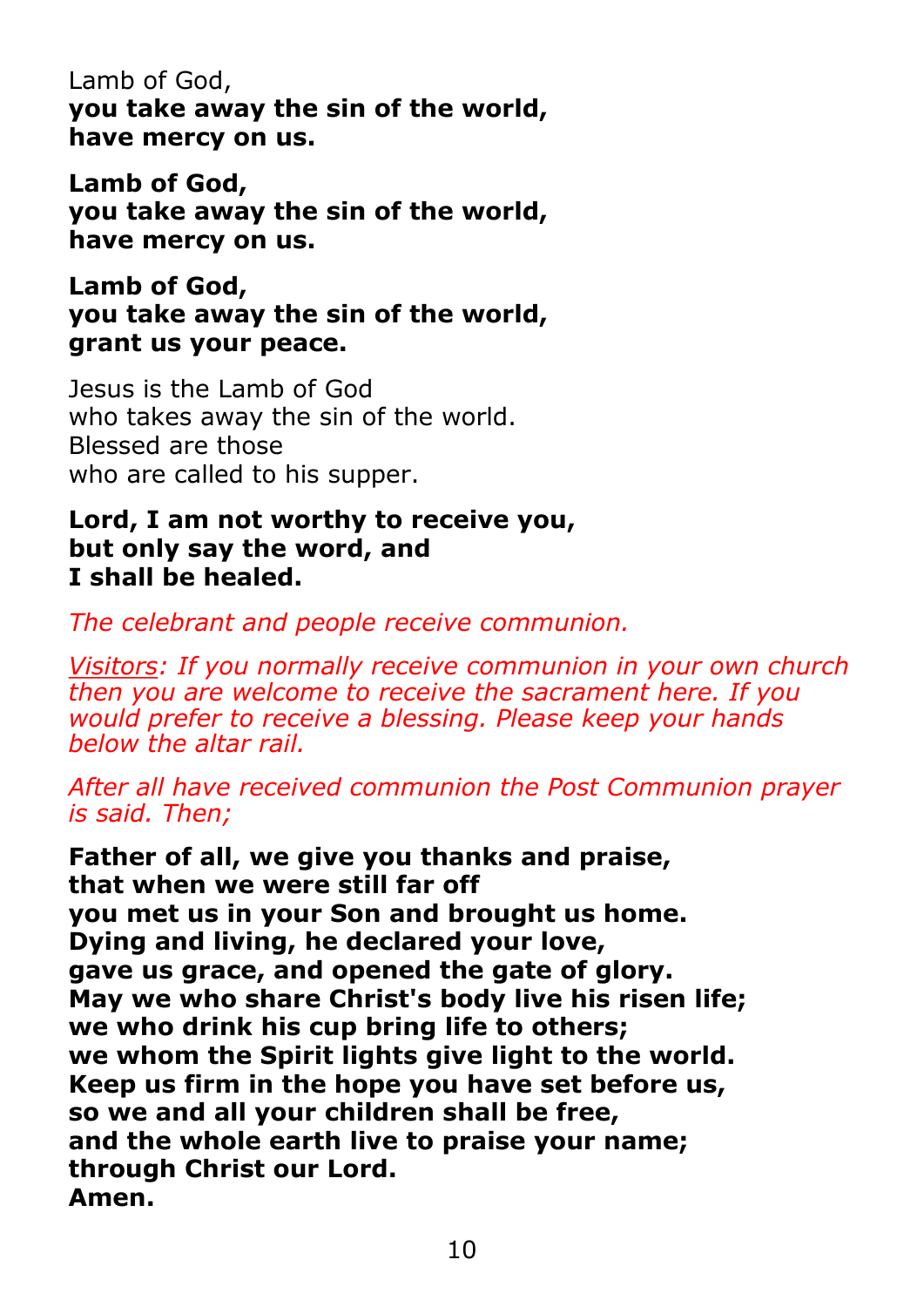*Notices for the week.*

# **Blessing and dismissal**

*Please stand*

*The celebrant will use a seasonal blessing,* 

*The leader concludes the service by inviting the congregation to bring God's kingdom to the world:* 

Go in peace to love and serve the Lord. **In the name of Christ. Amen.**

*The final hymn is then sung and the ministers process to the back of the church.*

*After the Sunday service light refreshments will be served in the hall, all welcome.*



*Please leave this booklet either at the back of the church when you leave or in your seat. Thank you for worshipping here at St. Anne's.*